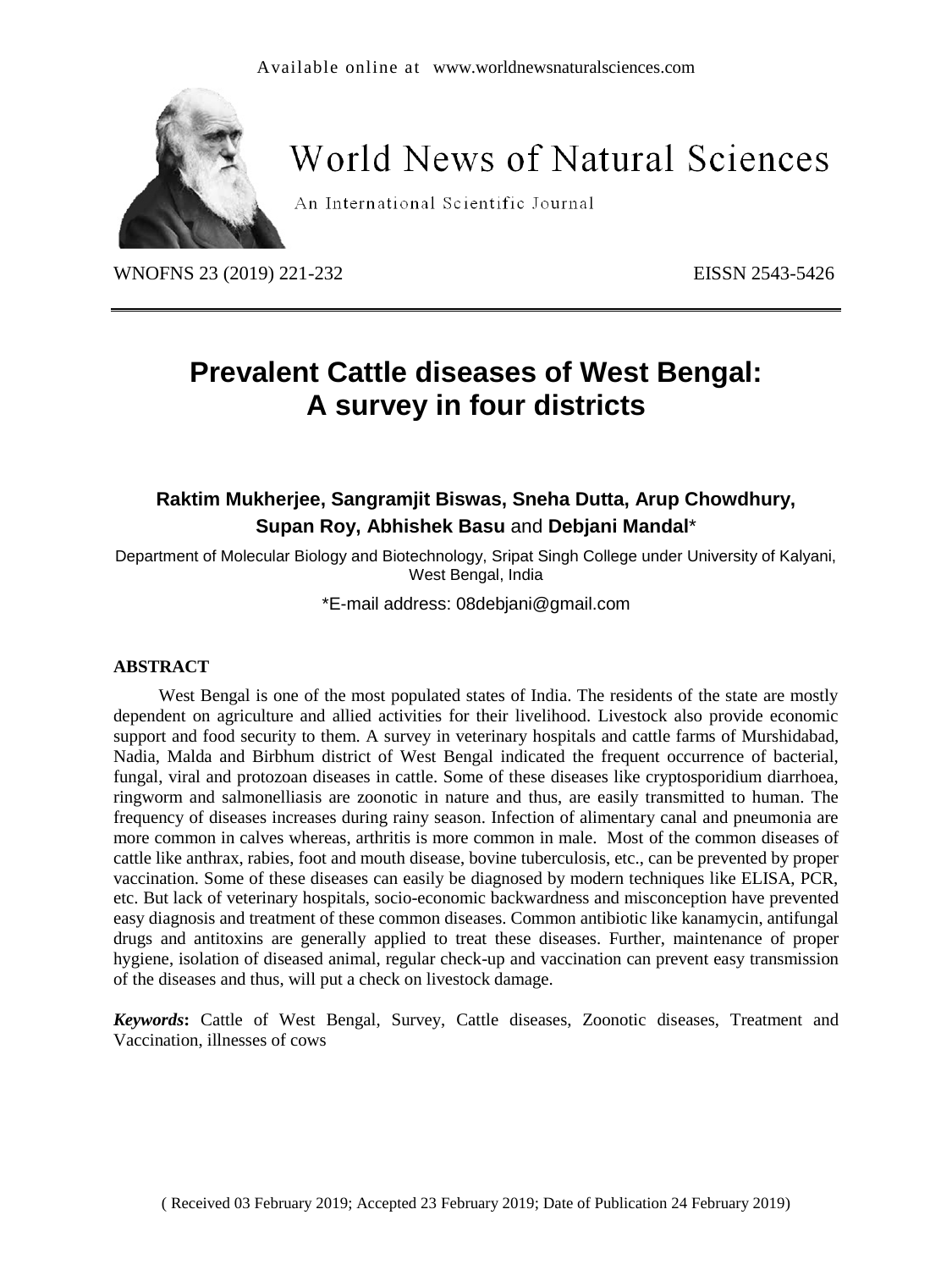#### **1. INTRODUCTION**

India is a tropical country which shows huge diversity in term of soil type, temperature, rainfall and humidity. From steep slope to plain, hard rocks to fertile land, heavy to low rainfall and humidity, temperature from 0 °Celsius to about 45° Celsius, high salinity to lack of microsalts in soil and desert to marshy shallow land, all kind of variation in geographical condition can be found in India. India is an agronomic country, where West Bengal is the most populous state of the country. The population of West Bengal is 8% of the total population of country. 65% of people in West Bengal are involved in agriculture and allied activities. A large percentage of population also depends on livestock for their economic support and food security. Livestock provide protein rich items like meat, milk and milk products and egg. They also provide raw materials for production of other items like leather. Cow and buffalo dung is used as manure. Animals are also used for ploughing in the field. The bovine population in West Bengal is 17.1 million, where the percentage of indigenous cattle is more compared to crossbred cattle. The percentage of crossbred cattle population is comparatively higher in Hilly regions and in Murshidabad, Nadia, Hooghly and Howrah districts of West Bengal. 13.804 thousand Kg milk is produced per day in West Bengal, which is 3.2% of total milk production in the country [1].

Huge variation in geographical condition sometime leads to low fodder crop production. Decrease in grazing land with urbanization and natural hazards like drought, flood and cyclone also decreases the availability of sufficient food for the livestock. Natural calamities also lead to huge loss of livestock population. After the calamities, there is rapid spread of infectious diseases among the cattle. In 2007, there have been 191.88 lac cattle and 7.6 lac buffaloes in West Bengal. By 2012, 14% decrease in cattle population has been observed [1]. Bovine disease is an important factor behind this decline. Insufficient food, improper growth conditions and diseases decrease the productivity, growth and reproductive capacity of livestocks. Cattle show variety of bovine diseases, some of which lead to death of the animal. Viral diseases like Foot and Mouth disease, Rinderpest, Infectious bovine Rhinotracheitis, bacterial diseases like Tuberculosis, Paratuberculosis, Brucellosis, Hemorrhagic septicemia, protozoan diseases like Theileriosis, parasitic disease like Fascioliasis and diseases due to malnutrition, unhygienic condition and improper housing, like Fungal infection, Dermatitis are very commonly found in cattle. Some of these diseases might get easily transmitted to human. Such types of diseases are called Zoonotic diseases. These diseases get easily transmitted to human by animal bite and scratch, washing of cattle and washing teats during milking. For example, diseases like Paratuberculosis, Tuberculosis, Brucellosis, Fascioliasis, Rinderpest are zoonotic in nature. Many of these diseases can be diagnosed easily by modern techniques like ELISA, PCR, sequencing and hybridization of bacterial or viral DNA, Serum ring test, Milk ring test, etc. But lack of proper infrastructure and Veterinary centers, socio-economic backwardness, misconception have prevented implementation of these techniques for diagnosis. Once diagnosed, many of these diseases can easily be treated by common and easily available antibiotics like Tetracycline, Chloramphenicol, Rifampicin, Streptomycin, etc., [2-16].

Even the occurrence of these diseases can be prevented by proper vaccination. But due to shortage of vaccines available, insufficient effort to implement vaccination programs, less number of veterinary centers and laboratories, the decrease in bovine population cannot be overcome easily. Therefore, these diseases can get easy, unrestricted and quick way to spread among the large number of cattle residing together in an area and sometimes to human involved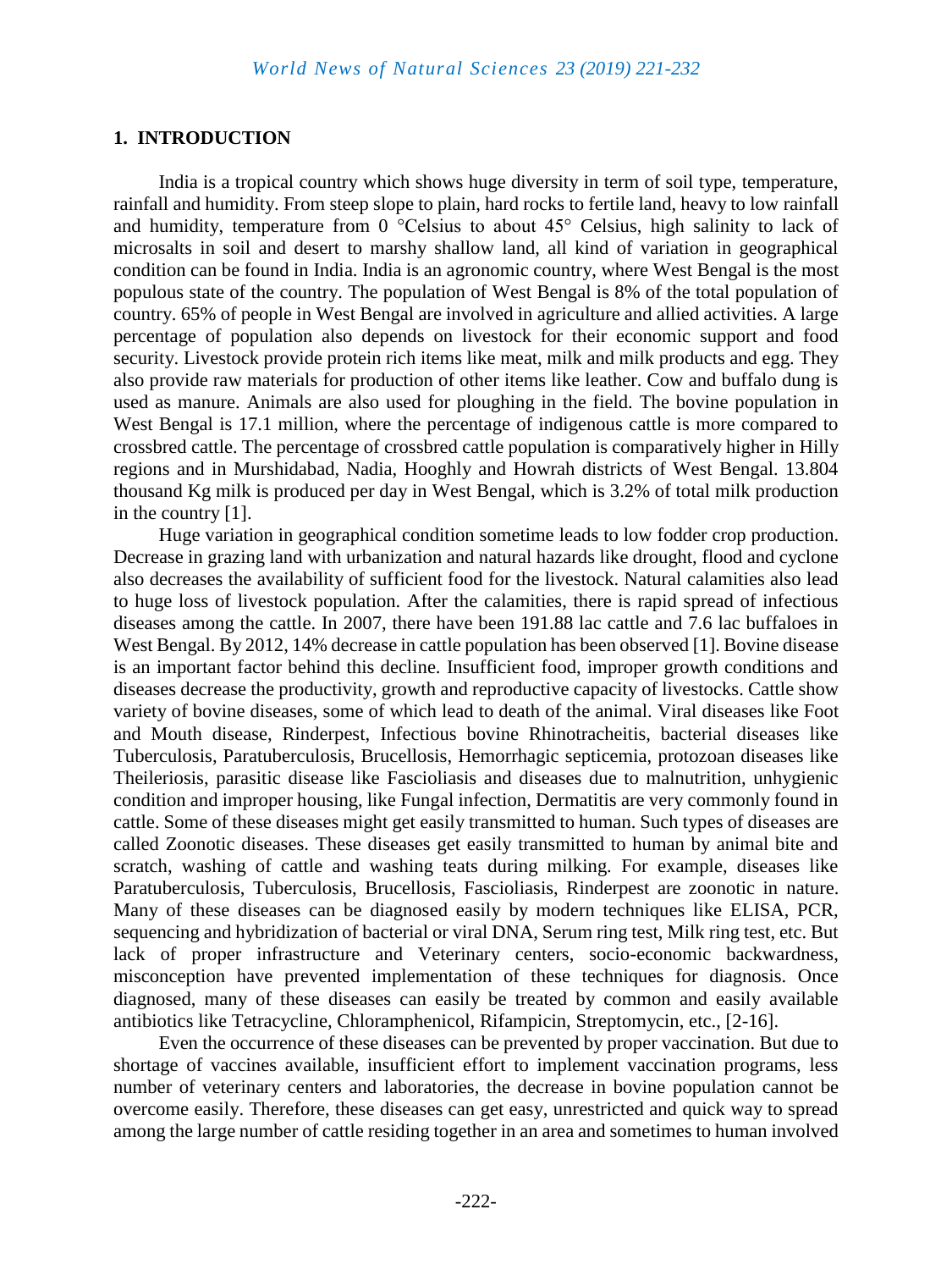with cattle culture. In absence of proper diagnosis and treatment the diseased cattle are disposed off. Few diseases of cattle are very common in fetus and calves like Brucelloses, Bovine respiratory disease and Naval ill omphalitis. These diseases are bacterial diseases that cause abortion in late gestation, infection in umbilicus, stillborn, etc., and even if the calf survives it can transmit the causal organism to others [6, 7, 17-20].

Also, due to tropical environment of the state, the temperature during summer reaches up to about 50 °C in some districts of West Bengal. At this high temperature heat stock, sunburn, dehydration and rashes in cattle are very common. These altogether lead to high mortality and morbidity rates and huge economic loss in long run. Socio-economic constraints like poverty, high population density, poor literacy rate and lack of proper guidance have prevented large number of small marginal livestock cultivar from adopting modern technique like Artificial Insemination. Such technique can increase the number of healthy and highly productive cattle [21]. These can lead to upgradation of cattle population by increasing the pregnancy rate, thereby increasing the cattle population.

This will allow the cultivars to overcome the loss of bovine resources, low production and low income easily. In general, these diseases in cattle can be prevented and controlled by maintaining proper hygienic condition, providing sufficient nutrition and regular vaccination, isolation from diseased animal and regular check-ups in Veterinary centers.

In this research article, we have made a survey concerning the farmers, cattle breeders and Veterinary centers to collect information regarding general cattle diseases found in four districts of West Bengal. The aim is to find out whether there is any relation of cattle diseases with age, sex, geographical location, nutritional status, family history and life style of cattle.

#### **2. METHODS**



**Figure 1.** Visit to the cattle farm to collect the information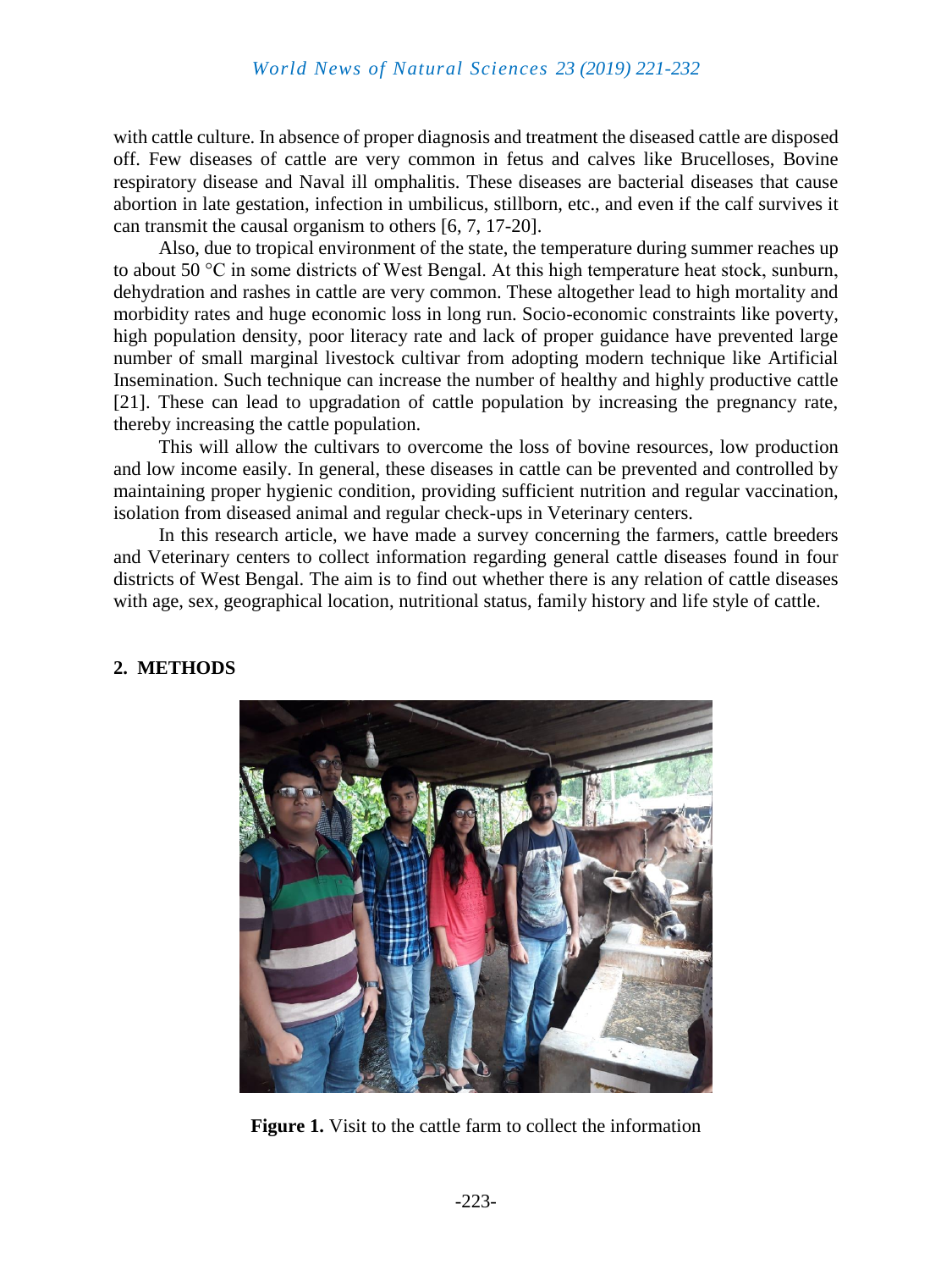### *World News of Natural Sciences 23 (2019) 221-232*

The study on diseases of cattle in West Bengal and zoonoses was conducted from April to October 2018 (6 months). The area of study was rural as well as urban parts of 4 districts of West Bengal, India – Murshidabad (24.769 N, 88.2802 E), Birbhum (23.9167 N, 87.5333 E), Maldah (25.1786 N, 88.246 E), Nadia (23.4710 N, 88.555 E). The methodologies of diagnosis included general examination (observation of different body parts, sitting curvature) and physical examination (rate of breathing, body temperature, heart rate, eye colour and their movement). Also certain clinical diagnoses were done and information were collected from veterinary hospital authority. We had consulted with 3 local veterinary doctors to collect the data. Information from cattle-breeder and farm owners were also taken into account (Figure 1). The study has mainly focused on cattle (cows and buffaloes included) and calves to find out any relation between respective bovine diseases, food habit, age, sex, seasonal changes and also to acquire information about zoonoses.



#### **3. RESULTS AND DISCUSSION**

**Figure 2.** Foot and mouth disease

The information are collected from veterinary hospitals and from cattle farms, and some cattle breeders. The study was conducted in four districts – Murshidabad, Birbhum, Maldah,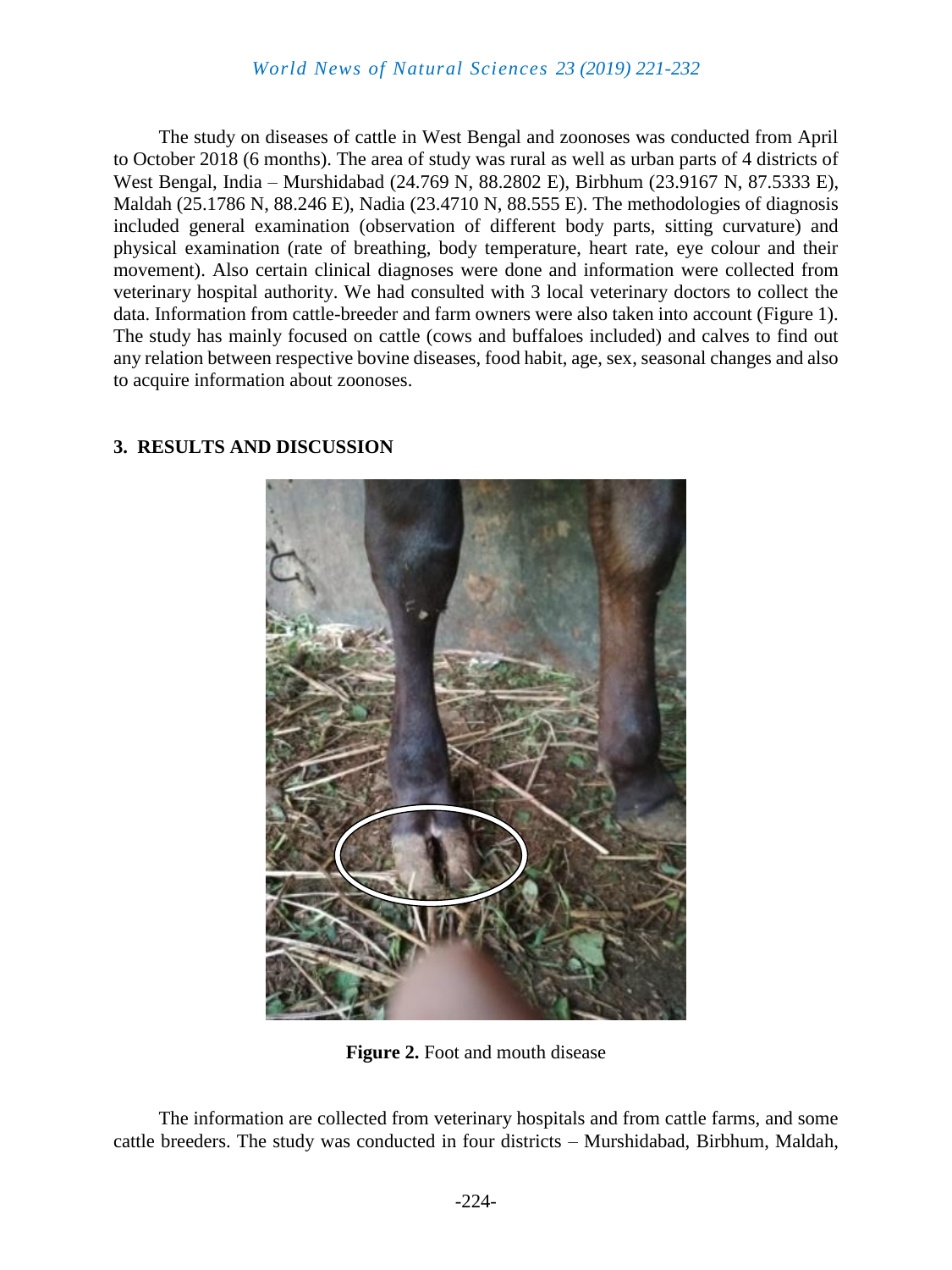Nadia encompassing an area of  $17,500 \text{ km}^2$ . We found some common and prevalent diseases of cattle through this study which include Foot and mouth disease (FMD), a viral disease mainly caused by Picorna virus. The symptoms are blisters on lip and tongue, coronary band on hoofs, high fever for around 2-6 days (Figure 2). No specialized treatment is present for this disease. Therefore, vaccination before occurrence is a prime treatment. Bovines affected with this disease die with time.

Anthrax is a bacterial disease caused by *Bacillus anthracis*. Anthrax is found to spread from infected animal or insects. Diseased affected cattle shows symptoms like *reduce milk production, swelling of neck and body, abdominal pain, vomiting of blood. Antibiotic treatment is found to cures most infection. Though annual vaccination helps the most.* Mastitis is another bacterial disease infected by *Streptococci* and *Staphylococci*. Flies are a large factor in the spread of the disease, moving bacteria from the skin surface into the tissue by biting. The disease also spreads from cow to cow during milking process. The symptoms of this disease are abnormalities in udder, watery appearance in milk, redness and hardness of udder. Infected cows are usually treated using penicillin, streptomycin. Ring worm is a fungal disease caused by *Trichophyton verrucosum*. Ringworm is found to spread by direct contact with infected animal. The symptoms of this disease are lesions appearing around eyes, hair loss (Figure 3&4). Local treatment with [iodine](https://en.wikipedia.org/wiki/Iodine) compounds is time-consuming, as it needs scraping of crusty lesions. It can also be treated by using vaccine like imaverol. Oral administration of antifungal drugs is also used as a step in treatment.



**Figure 3.** Fungal infection in the tail of a cow

Bovine viral diarrhoea is a viral disease caused by Bovine Viral Diarrhoea virus (BVDV) member of Pestivirus genus. The infected cattle shows symptoms like Immuno-suppressor effects, fertilities issues, milk drop, pyrexia, diarrhoea. Vaccines prevent foetal infections (like BVD vaccines). Bovine tuberculosis is another bacterial disease caused by *Mycobacterium bovis*. It is found to spread by contact with domestic and wild animals. The symptoms are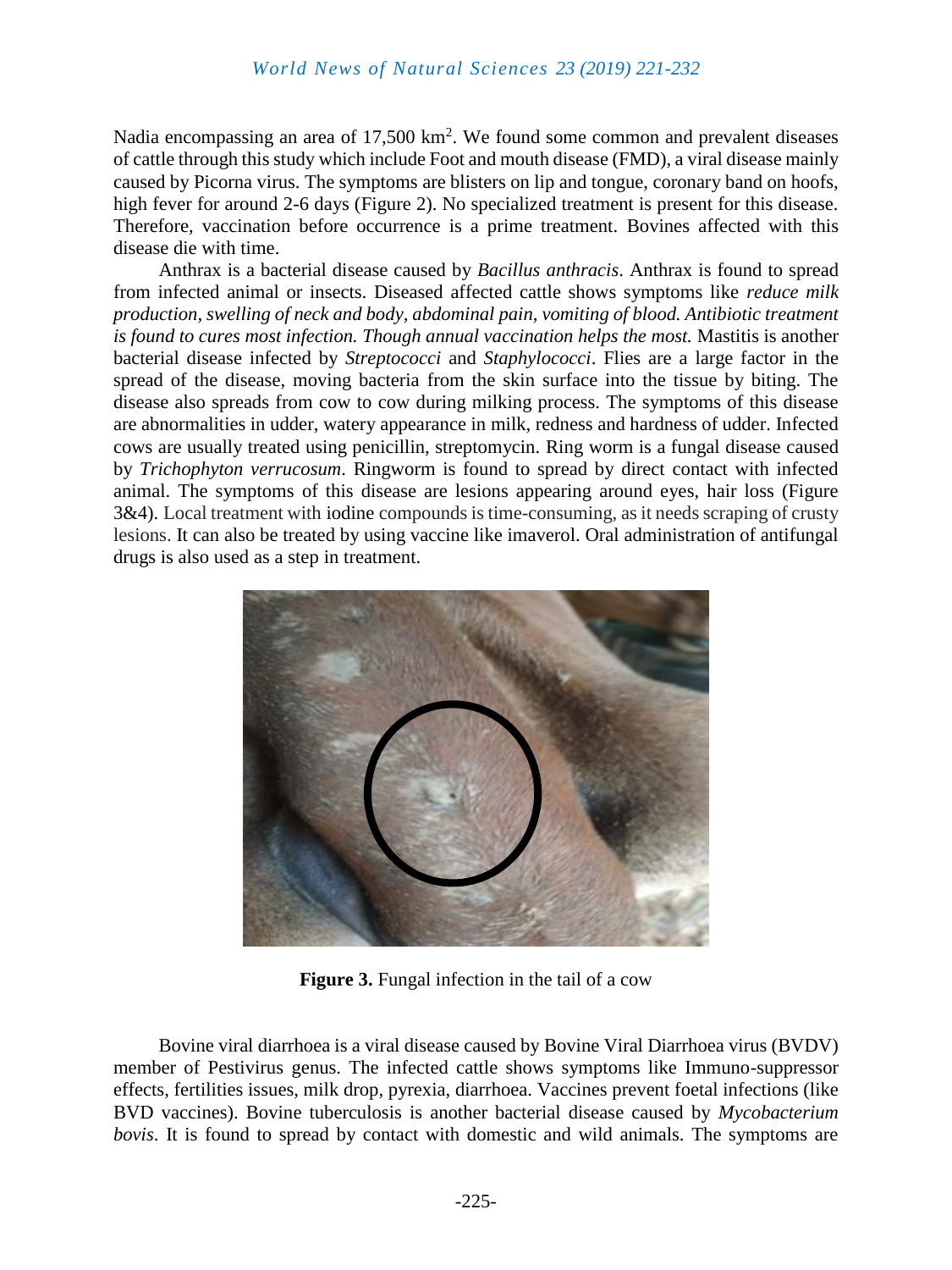abdominal infection, weight-loss, less amount of milk production, low grade fever. Vaccination is most important preventive measure. Apart from this, Amikacin and kanamycin antibiotics are helpful. Rabies is a viral diseases caused by Lyssavirus. Infected animals, insects can spread the virus by biting another animal. The symptoms are paralysis of throat, hypersensitivity.



**Figure 4.** Fungal infection in the neck of a cow

Specialist treatment is present for this disease. Only vaccination can help. Tetanus is caused by an infection with the bacterium *Clostridium tetani*, which is commonly found in soil, dust, etc. The symptoms of this disease are stiffness and difficulty in movement, muscles become stiff and rigid, and there is locking of jaws. The infected cattle are treated with very high doses of penicillin. Large amount of tetanus antitoxin is applied around the wound. Majorities of the cattle including cows, buffaloes and goats are found to be suffering from unknown fever. The symptoms are high body temperature (103-104F), weakness, and abnormal behaviour. The affected ones are found to be treated by with drugs like paracetamol only after proper diagnosis. Blot is a bacterial disease, which results in rumen tympanitis. Engulfing of certain weeds may be cause of this disease. It has a life threatening impact.

The symptoms are distended rumen, pain and discomforts, even anxiety. This disease is not only seen in goat but is observed in cows and buffaloes. Administration of antacid and anti foaming agent is the primary mode of treatment. Pleuropneumonia is exclusively seen in goats and calves especially during rainy season. *Mycoplasma sp.* is the chief pathogen which mainly affects the lungs when the cattle are exposed to heavy rain. Usually the symptoms are highfever (105-106F), respiratory complexities, cough. Usually the cattle are dead just after 7 days. In certain cattle, the problem of runny eyes was observed (Figure 5). Bacterial infection is believed to be causative in the case. Apart from this sunlight allergy may be a cause. Digital dermatitis is a disease that causes lameness in cattle.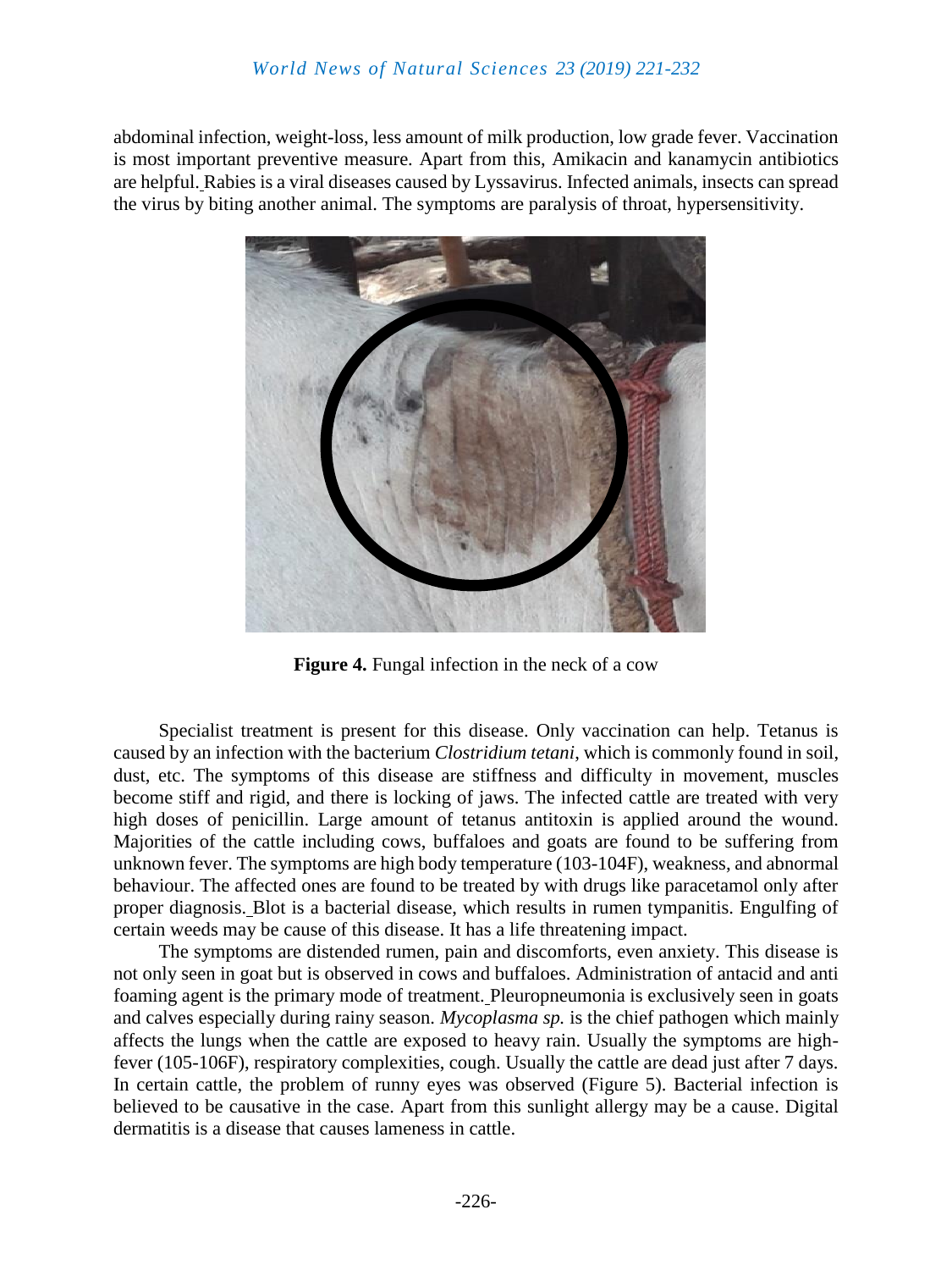### *World News of Natural Sciences 23 (2019) 221-232*

This disease is caused by a mixture of bacteria including anaerobic bacteria like Spirochetes of *Treponema* genus. The affected one develops lesions (Figure 6) which initially looks like red-oval ulcer on the back of the heel. These lesions later develop hair like projections or wart like lesions. They gradually appear in the front part of the claw. After diagnosis the skin is cleaned and kept dry prior to treatment. Topical Oxytetracycline (OTC) is often applied as the cattle show fast recovery under this treatment.



**Figure 5.** Runny eye of a cow

Dehydration and heat stroke are common threats livestock face in hot summer months. The symptoms are sunken eyes, "Skin tent" after pinching skin, Yellow and dark urine, fever, etc. Treating dehydration requires rehydration of the animal with plenty of water and electrolytes. Shades for cattle should be constructed and water should be sprinkled to reduce the body temperature of the cattle. Another cattle disease observed is Bovine hernia. The umbilicus in newborn calves consists of the **urachus, a tube that connects the foetal bladder to the placental sac** and the remnants of the umbilical vessels that transported blood between the foetus and its mother. Normally, just after birth, these structures shrink until only tiny remnants remain within the abdomen. If bacteria gain entry through the umbilicus, those remnants can become infected and require surgical removal. Additionally, if the body wall remains open, these structures could get exposed in the environment.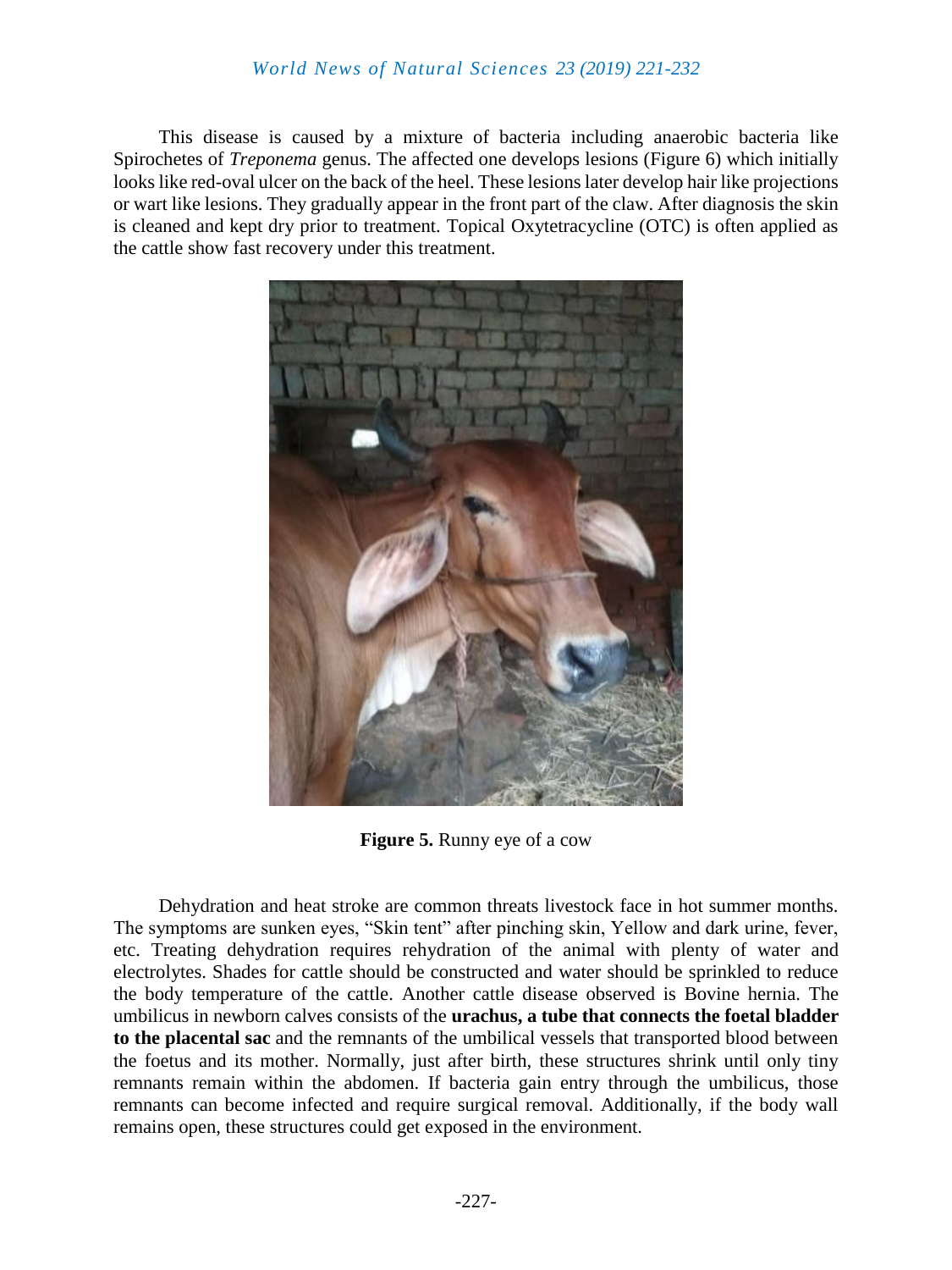The intestines can protrude through this defect, an umbilical hernia occurs. **Umbilical hernias are the most common birth defect in calves** (Figure 7). It shows certain symptoms like fever and poor growth rate. Usually surgical removal is done.



**Figure 6.** The affected cattle show lesions on neck



Figure 7. Bovine hernia usually observed in calves near the point of umbilical chord.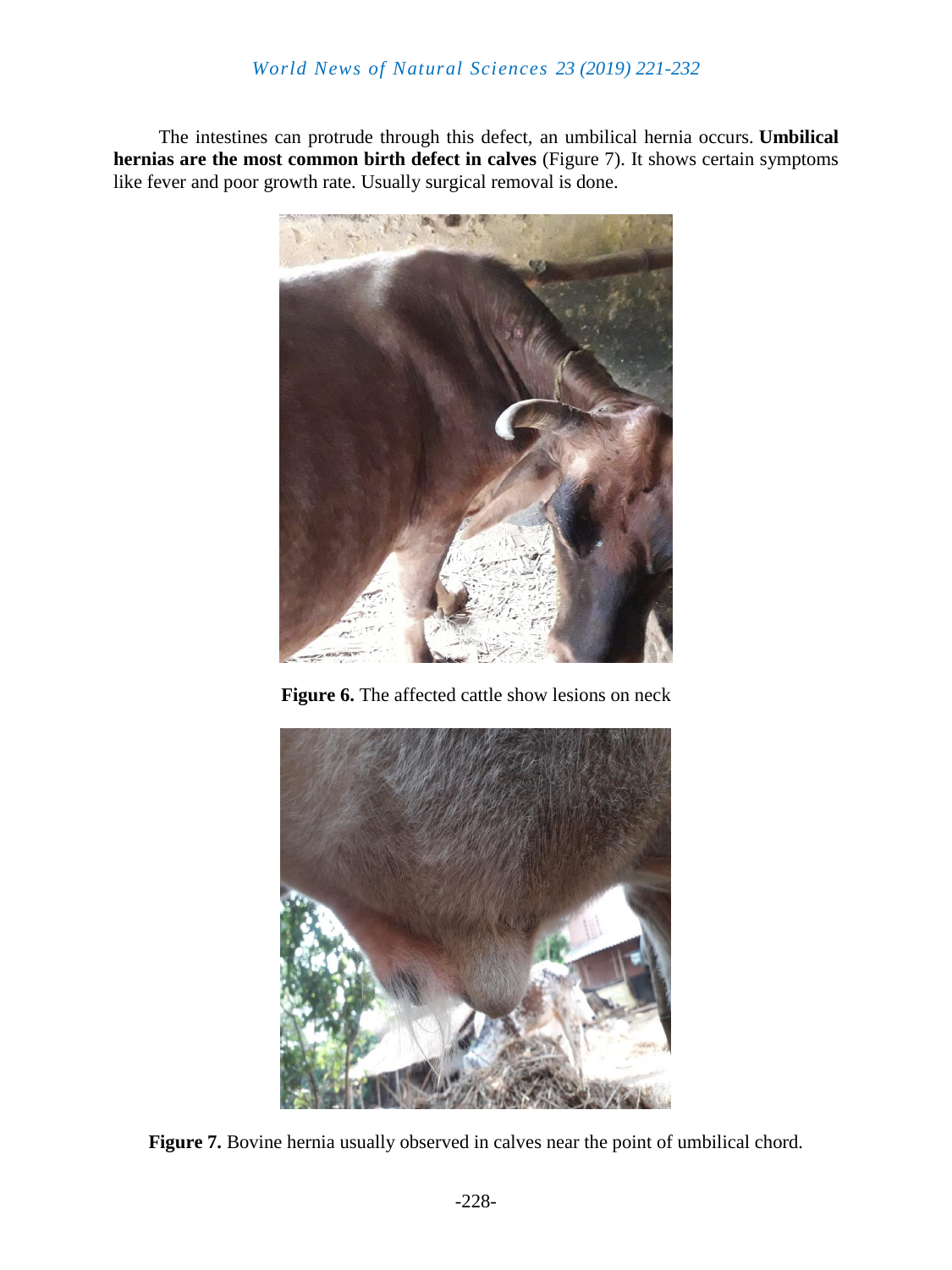Zoonotic diseases can be transmitted from animals to human and vice versa. Zoonotic diseases may be spread in a variety of ways: transmission through the air, by direct contact, by insect bite etc. Here we discussed some common zoonotic diseases about which we got sense from our survey. Ringworm is a skin infection caused by fungi of the *Trichophyton* or *Microspora* species. Ringworm infection is characterized by hairless crusty circular areas on the skin. People are infected with ringworm through direct contact with infected animals. Good hygiene and thorough washing of hand and forearm after handling infected cattle will help to decrease the risk of ringworm infection. *Cryptosporidium* is a protozoan parasite that causes diarrhoea. Most animals can be infected with *Cryptosporidium*, but clinical signs are most commonly observed in calves less than 1 month old.

*Cryptosporidium* can be ingested from infected food or water. Humans are infected by consuming food or water contaminated with the organism or by failing to wash their hands after exposure to infective animals. Young children, pregnant women and immune compromised adults are most severely affected. Calves with diarrhoea should be separated from healthy ones and the infected area should be disinfected with bleach. Prevention efforts in humans focus on hand washing, especially after handling or being around animals and before eating or handling food. *Escherichia coli* are normally found in the intestines of humans and animals. However, some strains cause severe bloody diarrhoea in humans. Animals are the carriers of the bacteria and humans become infected by ingesting contaminated food or water, especially undercooked ground beef, vegetables and unpasteurized juice and milk. Humans may also become infected after handling or being exposed to the faeces of a carrier animal. *coli0157:H7* is a particularly virulent strain of *E. coli* that cause abdominal cramping, bloody diarrhoea and occasionally haemolytic uremic syndrome, a life threatening kidney disease.

*E. coli* may cause diarrhoea in young calves, but most infected cattle show no clinical signs. Prevention focuses on hand washing and proper food hygiene. Meats should be thawed in the refrigerator. Washing hands after handling animals, not eating food around animals and avoiding swimming in public areas are some of the precautionary measures. *Salmonella* are found in the faeces of infected animals. Many animals are susceptible to *Salmonella* infection, including cattle. Infection occurs as a result of the ingestion of contaminated food, water or grass. The bacterium can survive months to years in the environment, especially in wet and warm conditions. Young, stressed or pregnant animals are the most susceptible to *Salmonella* infection. Infection may result in fever, foul smelling diarrhoea, and severe dehydration. People acquire *Salmonella* from undercooked contaminated meat, infected eggs, or unpasteurized milk products. If hands are not washed after direct contact with infected faeces, then accidental ingestion of bacteria can occur. Humans may develop diarrhoea, abdominal cramping and fever, which can be very severe. Animals with diarrhoea should be isolated and the area should be disinfected. Meat and eggs should be adequately cooked and proper food handling hygiene should be maintained.

#### **4. RELATION BETWEEN BOVINE DISEASES AND FOOD HABIT, AGE, SEASON AND SEX**

The survey has revealed that there is a clear relationship between the food habit and the various diseases of the cattle. Unhygienic condition, improper grazing and use of stagnant water causes diseases like bloat, fever of unknown etiology, bovine diarrhoea. Very often cattle like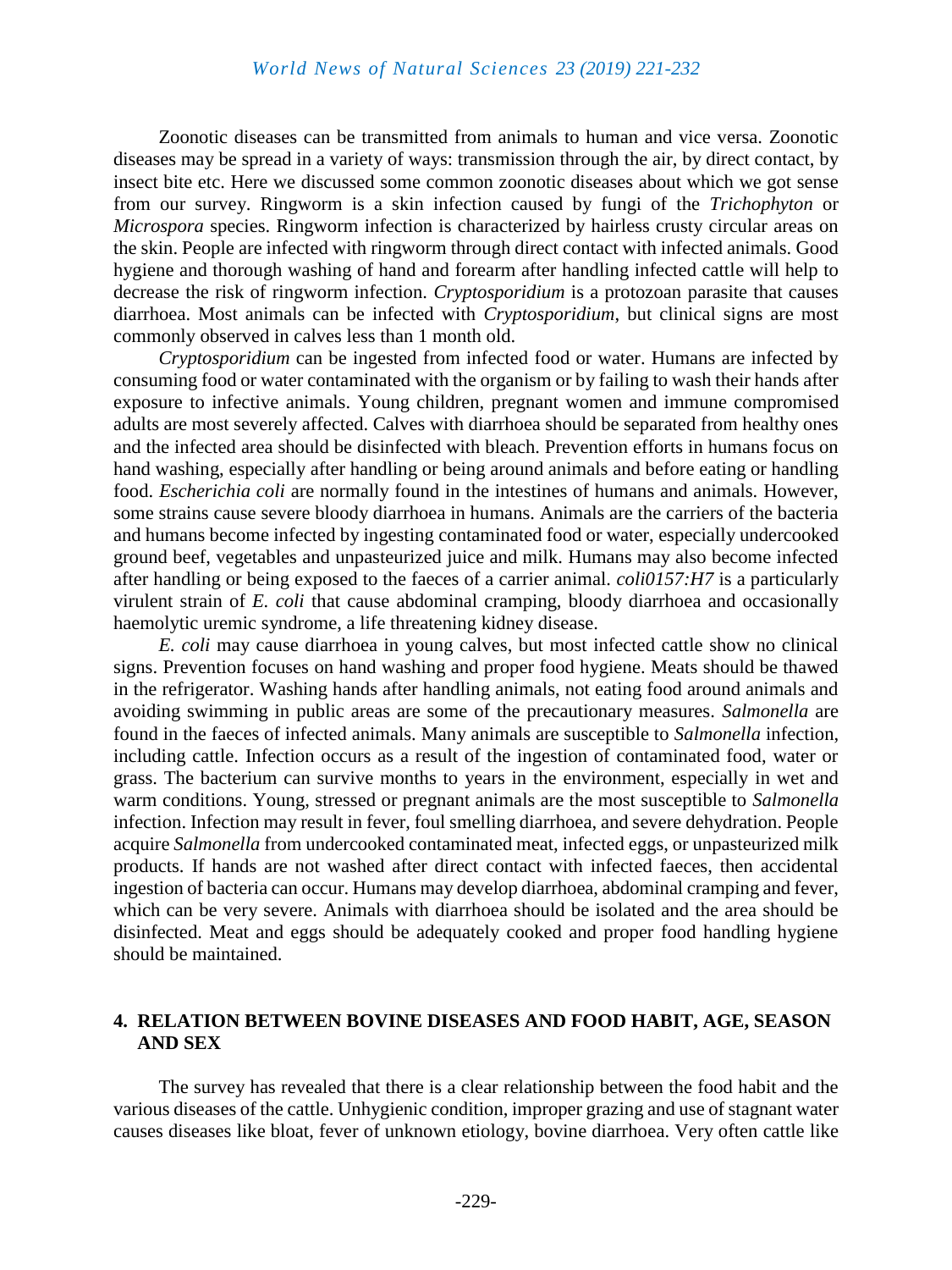cows, buffaloes are found to intake plastics resulting in the death of the cattle. A serious deficiency of essential nutrients and fat content in the cattle food was observed during the survey. Low quality of food weakens the cattle and facilitates the development of bovine diseases. It was also observed that the cattle dependent upon grazing are susceptible to more diseases than the cattle reared in farms. During our survey we found relation of bovine diseases with the age of the respective cattle. The calves were found to be more infected with GI tract complexities including loose motion, bovine diarrhoea etc., whereas, rarely calves were infected with Pleuropneumonia and Bovine tuberculosis. Mature cattle were seen to be affected with fungal diseases, ringworm infection, skin lesion, Foot and mouth disease (FMD), and digital dermatitis. Pregnant cattle are seen to develop Salmonellosis in certain cases.

The cattle associated with milk production, develops mastitis, milk fever. But disease like runny eyes did not show its dependence upon the age of the cattle. The survey was conducted from spring to early winter, providing information on dependence of bovine diseases over season. In summer, cattle of all ages are found to be suffering from dehydration. If the causes remain untreated then the older cattle are affected by heat stroke. At the same time cattle are seen to develop fungal infections, skin lesions with increased frequency during rainy season. The severity of fungal infection, skin lesions, digital dermatitis, and bovine flue increases in the monsoon. The calves on exposure to rain develop Pleuropneumonia. Diseases like diarrhoea are found to increase in rainy season too. All the fungal disease, skin lesions, runny eyes are seen to be fully or partially cured in early winter. At this time, the cattle appeared healthier and diseases reduced in frequency. No such sex dependence of diseases was observed during the survey. Usually the mastitis, milk fever are predominantly observed in female cattle and male are found to suffer from arthritis. Apart from this, other disease like Runny eyes, fungal infections, Dermatitis, Bovine tuberculosis are seen in both male and female cattle.

It is clear from the survey that in most of the cases either food habit or unhygienic living place is responsible for the disease. Lack of nutrition to the calves and new-born, causes fatal diseases. As a remedial approach following measures could be applied- The living place of the cattle and the cattle itself should be regularly cleaned. For this purpose, disinfectant can be used in the farm. Unhygienic and improper grazing should be stopped. This will reduce the chances of various bovine diseases. Owners or cow breeders should be more cautious regarding the nutrition of the cattle. Depending upon the specific requirements, calves, adults and pregnant cattle should be provided with their food. During summer months, sprinkling of cold water and presence of shade is essential for protection from heat stress. Routine check up and vaccination is important. Cattle faeces should not be handled with bare hands to prevent the spread of zoonotic diseases.

#### **5. CONCLUSIONS**

The current scenario of the cattle population in West Bengal represents an extremely pitiable condition. There is 14% decrease in the cattle population in 5 years (2007-2012). The main factor behind this is the cattle diseases. Various fungal, protozoan, viral and bacterial diseases are common in cattle. Diseases like Tuberculosis, Fascioliasis, Brucellosis, Rinderpest are zoonotic in nature, which further aggravates the problem. Though quick and confirmative diagnosis of these diseases can be done by PCR, ELISA and sequencing, insufficient number of veterinary centers and lack of proper guidance and experienced health personnel along with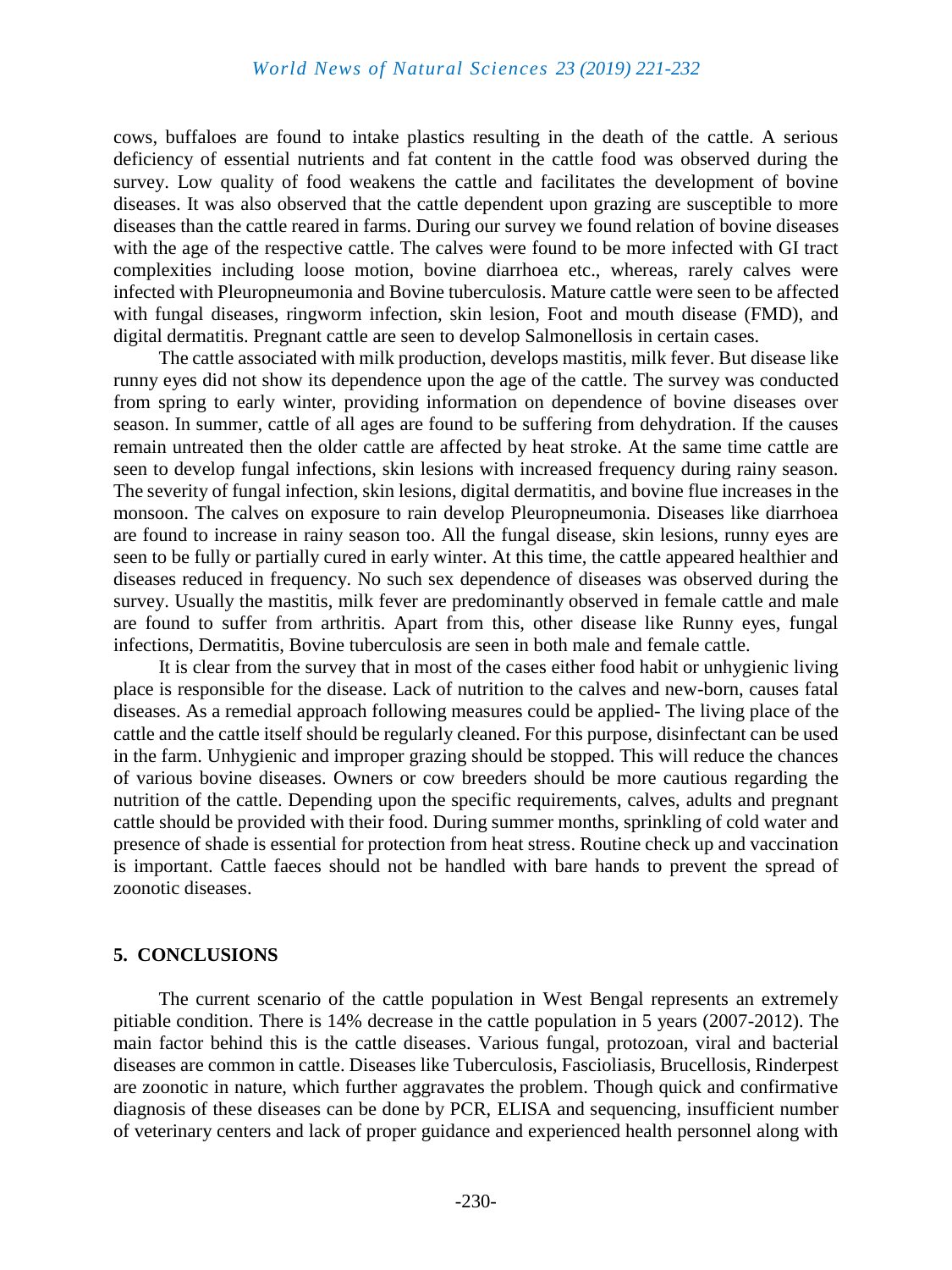misconception and poverty, prevents proper diagnosis. Many of the common diseases can be prevented by proper vaccination, isolation of diseased animal, maintenance of good hygiene and regular check-ups. Commonly available antibiotics like Streptomycin, Rifampicin, Chloramphenicol, etc., can easily treat some of these diseases. High population density, socioeconomic backwardness, poor literacy rate are some of the reasons behind failure to adapt modern techniques like Artificial Insemination. These modern techniques can overcome the huge loss of bovine population, loss of economy and production very easily. Therefore, organization of regular veterinary camps in villages can provide proper guidance and knowledge to cattle breeders regarding prevention, diagnosis and treatment of common cattle diseases. Government should take initiative to provide free vaccination to cattle in the villages. Along with this, improvement of socio-economic condition and construction of sufficient veterinary hospitals will improve the state of the cattle in West Bengal.

#### **Acknowledgement**

The authors are grateful to the owners of cattle firms, Doctors and other officials of veterinary clinics for their cooperation during the course of the survey.

#### **References**

- [1] Dairying in West Bengal: A Statistical Profile 2017 by National Dairy Development board, India
- [2] [Teifke JP,](https://www.ncbi.nlm.nih.gov/pubmed/?term=Teifke%20JP%5BAuthor%5D&cauthor=true&cauthor_uid=22911230) [Breithaupt A,](https://www.ncbi.nlm.nih.gov/pubmed/?term=Breithaupt%20A%5BAuthor%5D&cauthor=true&cauthor_uid=22911230) [Haas B.](https://www.ncbi.nlm.nih.gov/pubmed/?term=Haas%20B%5BAuthor%5D&cauthor=true&cauthor_uid=22911230) Foot-and-mouth disease and its differential diagnoses. *[Tierarztl Prax Ausg G Grosstiere Nutztiere.](https://www.ncbi.nlm.nih.gov/pubmed/22911230)* 2012; 40(4): 225-37; quiz 238
- [3] Roeder P, [Mariner J,](https://www.ncbi.nlm.nih.gov/pubmed/?term=Mariner%20J%5BAuthor%5D&cauthor=true&cauthor_uid=23798687) [Kock R.](https://www.ncbi.nlm.nih.gov/pubmed/?term=Kock%20R%5BAuthor%5D&cauthor=true&cauthor_uid=23798687) Rinderpest: The veterinary perspective. *Philos Trans R Soc Lond B Biol Sci.* 2013. 368 (1623)
- [4] Nandi S. Bovine herpes virus infection. *Anim Health Res Rev.* 2009, 10 (1): 85-98
- [5] Romha G, [Gebru G,](https://www.ncbi.nlm.nih.gov/pubmed/?term=Gebru%20G%5BAuthor%5D&cauthor=true&cauthor_uid=30220382) [Asefa A,](https://www.ncbi.nlm.nih.gov/pubmed/?term=Asefa%20A%5BAuthor%5D&cauthor=true&cauthor_uid=30220382) [Mamo G.](https://www.ncbi.nlm.nih.gov/pubmed/?term=Mamo%20G%5BAuthor%5D&cauthor=true&cauthor_uid=30220382) Epidemiology of Mycobacterium bovis and Mycobacterium tuberculosis in animals. *Prev Vet Med.* 2018, 158: 1-17
- [6] Lago LP. Current knowledge and pending challenges. *Research in Veterinary Science* 2014, 97: 94-100
- [7] Marie-Eve Fectean DVM. Paratuberculosis in cattle. *Veterinary Clinics of North America* 2018, 34 (1), 209-222
- [8] [Khan MZ,](https://www.ncbi.nlm.nih.gov/pubmed/?term=Khan%20MZ%5BAuthor%5D&cauthor=true&cauthor_uid=30274461) [Zahoor M.](https://www.ncbi.nlm.nih.gov/pubmed/?term=Zahoor%20M%5BAuthor%5D&cauthor=true&cauthor_uid=30274461) An overview of brucellosis in cattle and human, and its Serological and Molecular Diagnosis in Control Strategies. *Trop Med Infect Dis.* 2018. 14; 3 (2): 65
- [9] [Carvalho Neta AV,](https://www.ncbi.nlm.nih.gov/pubmed/?term=Carvalho%20Neta%20AV%5BAuthor%5D&cauthor=true&cauthor_uid=19733101) [Mol JP,](https://www.ncbi.nlm.nih.gov/pubmed/?term=Mol%20JP%5BAuthor%5D&cauthor=true&cauthor_uid=19733101) [Xavier MN,](https://www.ncbi.nlm.nih.gov/pubmed/?term=Xavier%20MN%5BAuthor%5D&cauthor=true&cauthor_uid=19733101) [Paixão TA,](https://www.ncbi.nlm.nih.gov/pubmed/?term=Paix%C3%A3o%20TA%5BAuthor%5D&cauthor=true&cauthor_uid=19733101) [Lage AP,](https://www.ncbi.nlm.nih.gov/pubmed/?term=Lage%20AP%5BAuthor%5D&cauthor=true&cauthor_uid=19733101) [Santos RL.](https://www.ncbi.nlm.nih.gov/pubmed/?term=Santos%20RL%5BAuthor%5D&cauthor=true&cauthor_uid=19733101) Pathogenesis of bovine brucellosis. *The Vet J.* 2010. 184 (2): 146-155
- [10] Harper, M.; Boyce, J.D. The Myriad Properties of *Pasteurella multocida* Lipopolysaccharide. *Toxins* 2017, 9, 254.